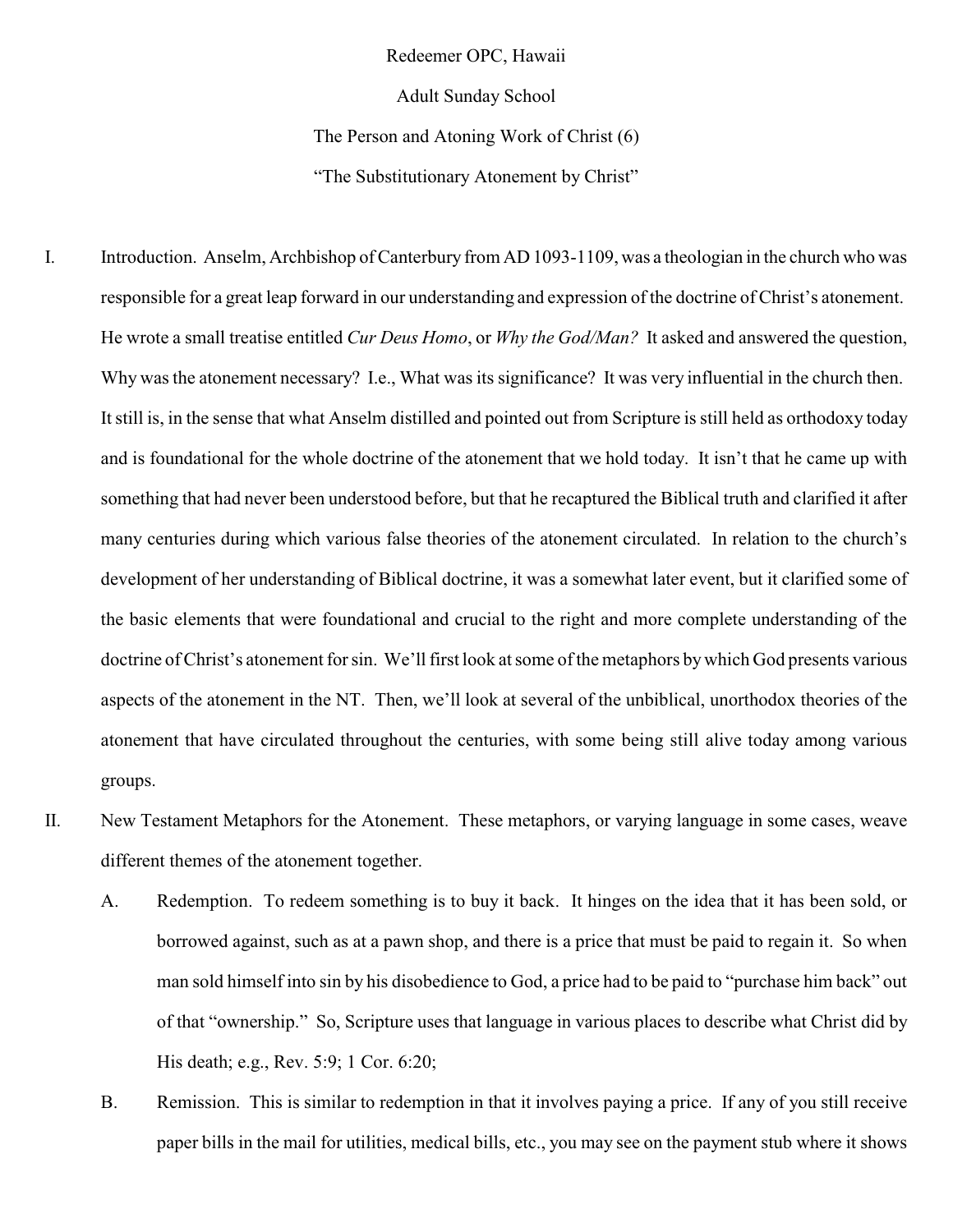you the amount you owe and to whom you should send your check, "Please remit payment to..." So, when you "remit" payment, you are accomplishing the "remission" of that bill or debt. The idea behind remission, then, is to pay a price to cancel, or pay off, a debt. This theme figures heavily into Anselm's explanation of Christ's atonement and its necessity if anyone were to be saved. Man, by his sin, failed to pay the debt of obedience he owed to his Creator. He further incurred a debt by his sin that needed to be paid. But sinful man could pay neither part of the debt. He needed someone else, who owed no debt to God, to pay it for him. We particularly find this idea of remission as payment of a bill in places like Mt. 26:28. The Greek word used there is variously translated "remission" or "forgiveness" in different translations of Scripture. But the idea is that with payment of what is owed, the debt is forgiven, or canceled. This is what Christ accomplished when He paid the terrible price of God's wrath for the debt that we incurred by our sin, and He paid the price of obedience to God's law to make up for the deficit in our failure to obey that constituted indebtedness.

- C. Ransom. Again, this refers to paying a price. We have heard of kidnappers demanding a ransom payment; if they receive it, they promise to free their victim, so he can be returned to his family and friends. When man fell, he was taken over by sin and placed under its dominion. When Christ ransomed His people, He paid the price that it took for them to be freed from it. Scripture uses this imagery in places like Mt. 20:28, where Jesus Himself used it. "Just as the Son of Man did not come to be served, but to serve, and to give His life a ransom for many."
- D. Bride Price. Obviously, this focuses on payment as well. This is the idea of a dowry that a groom had to pay to the intended bride's father to show that he had the means to support a wife, and as a sort of guarantee that he would keep his wedding vows and take care of his wife. Christ's bride is the church, and He paid the price to make her His own and provide completely for her salvation, sanctification, glorification. He has the means to take care of His bride now and in eternity with the perfect security of eternal glory.
- E. Christus Victor. This does not focus on payment. This is the idea that Christ, by His saving work, and particularly sealed by and seen in His resurrection from the dead, crushed the forces of wickedness in victory over them. We see this in 1 Cor. 15:54-57 (READ), and Col. 2:15. And note that right before, in Col. 2:14, it refers to Christ's atonement as that which canceled out the debt against us that God's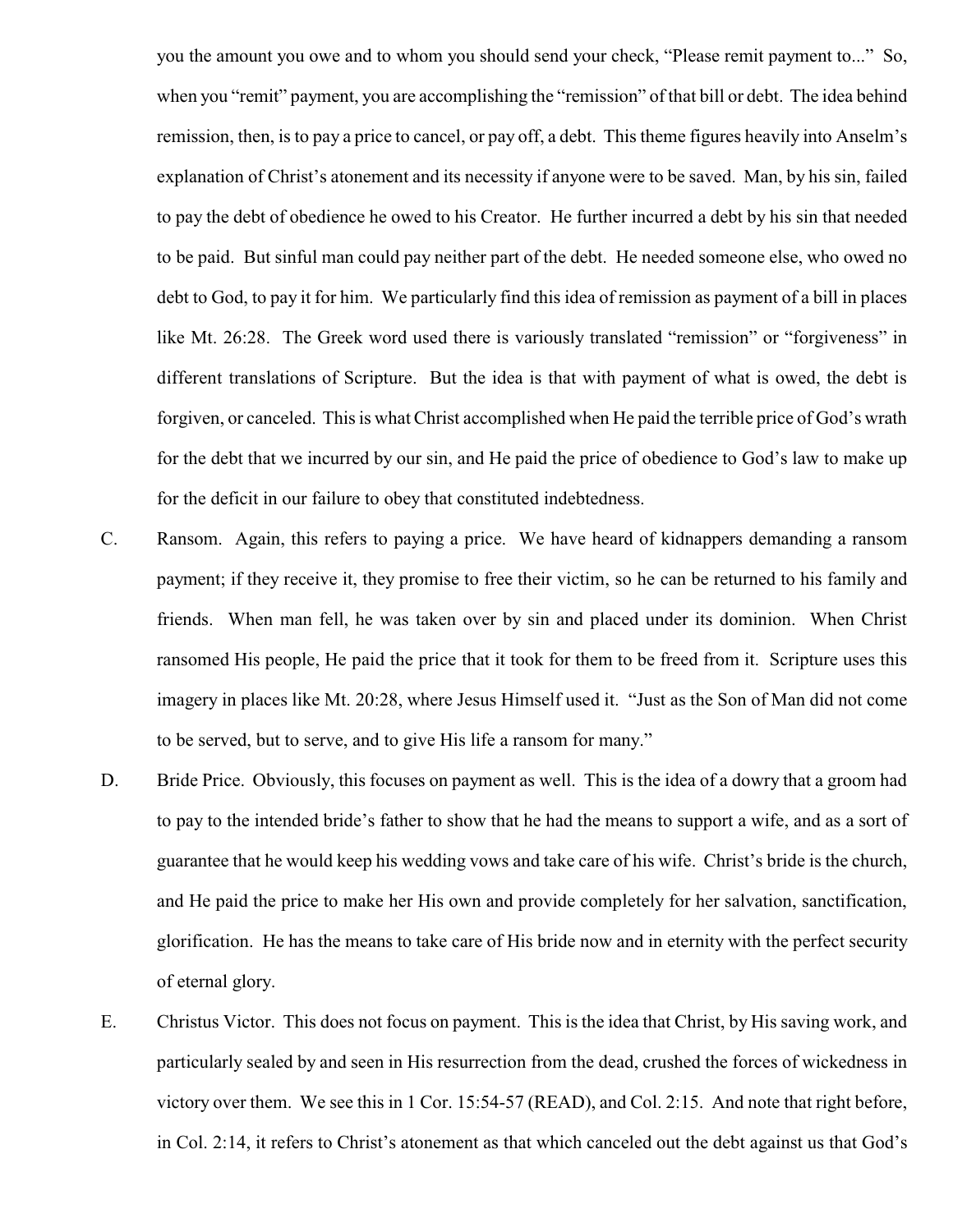law levied because of our breaking it. Lutherans emphasize the Christus Victor aspect of Christ's atonement, but perhaps a little too much, to the neglect of the other aspects we have alreadymentioned.

- III. Anselm's Satisfaction Theory of the Atonement. This was a huge contribution by Anselm to the better understanding of Christ's atonement. It went beyond his view of Christ's death as the payment of a debt, which was in itself a huge contribution. It was important because it brought the matter of God's justice into view, in connection with the idea that sin is the breaking of God's law. Justice, by its very nature, is related to righteousness, and righteousness is related to goodness. As Abraham said to God when he pleaded with Him about Sodom and Gomorrah, "Shall not the Judge of all the earth do right?" That's the older translation. The ESV is, "Shall not the Judge of all the earth do what is just?" Anselm answered that question, "Yes, God is always righteous and just, but He is also always good. A judge who never punishes evil is not a good judge because he is not a just judge. This was at the heart of Anselm's point. God's own justice demands that evil be punished because God is just, and righteous, and good. So, if our evil is to be punished, and yet without our suffering the eternal punishment it justly deserves, someone else would have to suffer the punishment in our place to satisfy, make satisfaction for, our sins. And that someone would have to be free of any liability to punishment himself; he would have to be righteous himself. That One is Jesus Christ, who is both perfectly holy God and perfectly sinless man, and could therefore satisfy divine justice in our place. 535 years later, that same concept of Christ's priestly work on behalf of His people was still recognized to be utterly Biblical doctrine and was ensconced in the WSC Q. 25: "How doth Christ execute the office of a priest? Christ executeth the office of a priest, in his once offering up of himself as a sacrifice to satisfy divine justice, and reconcile us to God, and in making continual intercession for us." In addition to this, the idea of satisfaction is also tied up with the idea of debt payment. Sin incurs a debt because God's law imposes the obligation of perfection. One sin, and we are unable to pay our debt or make satisfaction. Both the debt repayment and satisfaction ideas were Anselm's very astute Biblical answer to the question, "Why the God/Man?" There was more in his treatise regarding the Deity and humanity of Christ, too, but we have already studied those. You can see what huge leaps forward these were in the understanding of Christ's atonement by God's people. The idea of substitution is also tied up with all this, but we'll wait till next time to study that. In the meantime, we should examine some...
- IV. Unbiblical Views of Payment in the Atonement.